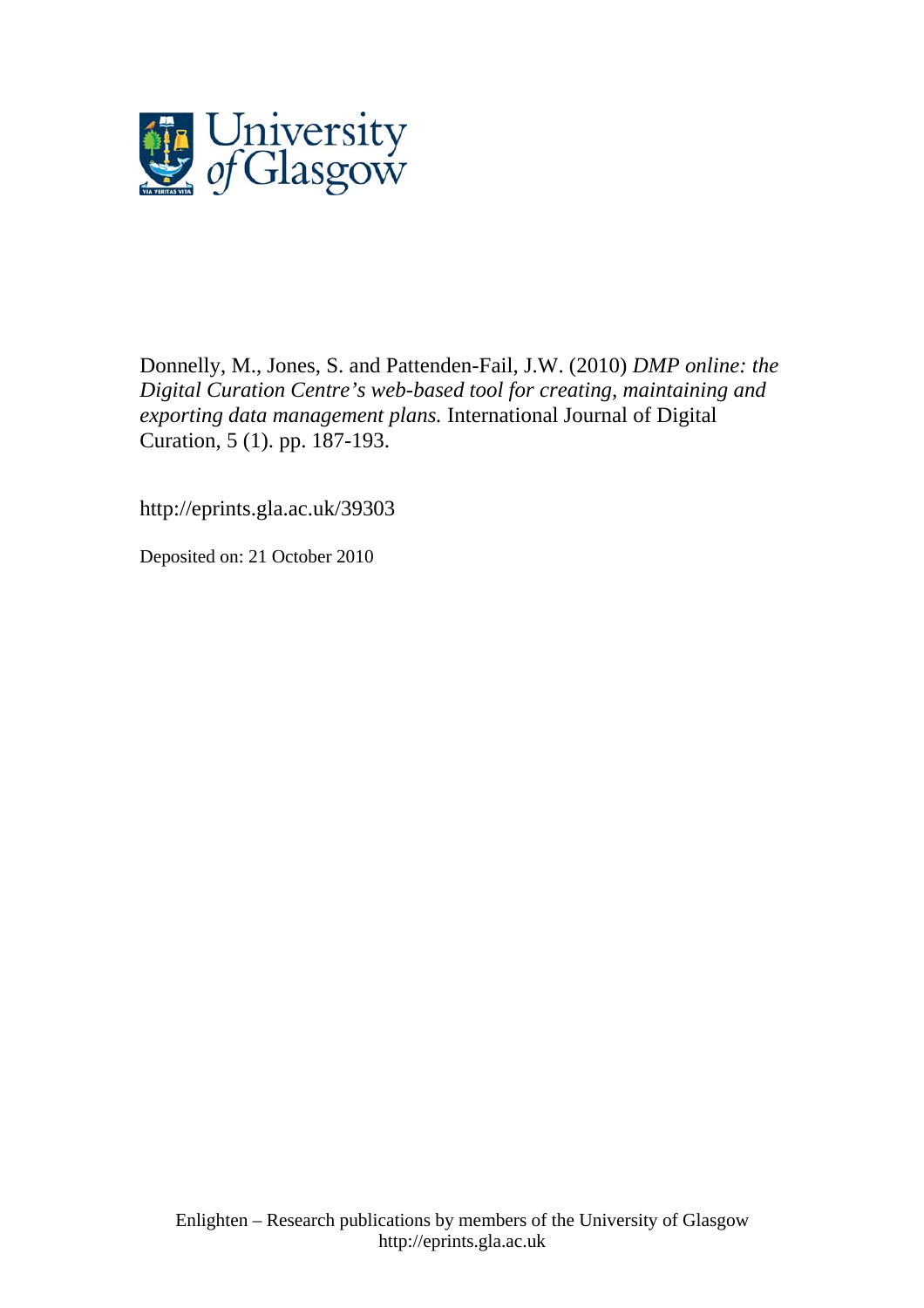## **The International Journal of Digital Curation Issue 1, Volume 5 | 2010**

## DMP Online: The Digital Curation Centre's Web-based Tool for Creating, Maintaining and Exporting Data Management Plans

Martin Donnelly, Sarah Jones, John W. Pattenden-Fail Digital Curation Centre, UK

#### **Abstract**

Funding bodies increasingly require researchers to produce Data Management Plans (DMPs). The Digital Curation Centre (DCC) has created DMP Online, a web-based tool which draws upon an analysis of funders' requirements to enable researchers to create and export customisable DMPs, both at the grant application stage and during the project's lifetime.

The *International Journal of Digital Curation* is an international journal committed to scholarly excellence and dedicated to the advancement of digital curation across a wide range of sectors. ISSN: 1746-8256 The IJDC is published by UKOLN at the University of Bath and is a publication of the Digital Curation Centre.

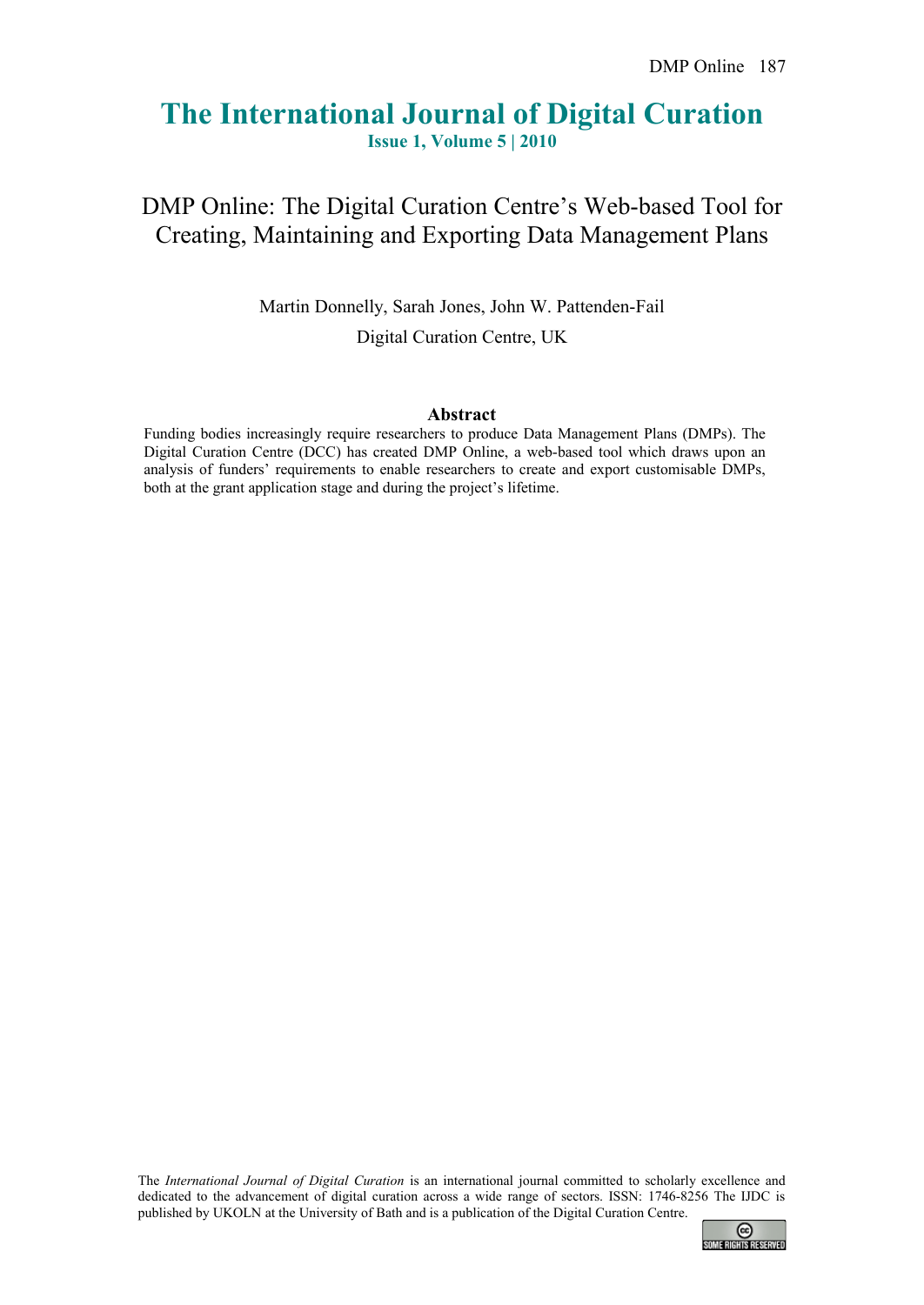## **Introduction and Context**

The Digital Curation Centre (DCC) defines digital curation as "maintaining, preserving and adding value to digital research data throughout its lifecycle."<sup>[1](#page-2-0)</sup> The active management of research data reduces threats to their long-term research value, and mitigates the risk of digital obsolescence.

In 2009, a DCC analysis (Jones, [2009\)](#page-7-2) of research funder policies and requirements for data management found that many funders "expect applicants to consider creation and management of their research outputs at the proposal stage in order to submit a data managements and sharing plan." DMP Online is a web-based tool for creating, maintaining and exporting DMPs, and has been developed in order to help research teams meet funder requirements, and respond to the recommendation in Lyon [\(2007\)](#page-7-1) that "[e]ach funded research project should submit a structured Data Management Plan for peer-review as an integral part of the application for funding."

The tool uses the DCC Curation Lifecycle Model (Figure 1) (Higgins, [2008\)](#page-7-0) as an underpinning framework to bolster its comprehensiveness; this model is designed to help researchers in defining roles and responsibilities pertaining to their data, identifying risks which arise at points of transition, and ensuring an appropriate and safe chain of custody for digital data.



Figure 1. The DCC Curation Lifecycle Model, S. Higgins/C. Blackall/S. Fairhurst.

<span id="page-2-0"></span><sup>&</sup>lt;sup>1</sup> DCC: What is Digital Curation?<http://www.dcc.ac.uk/digital-curation/what-digital-curation>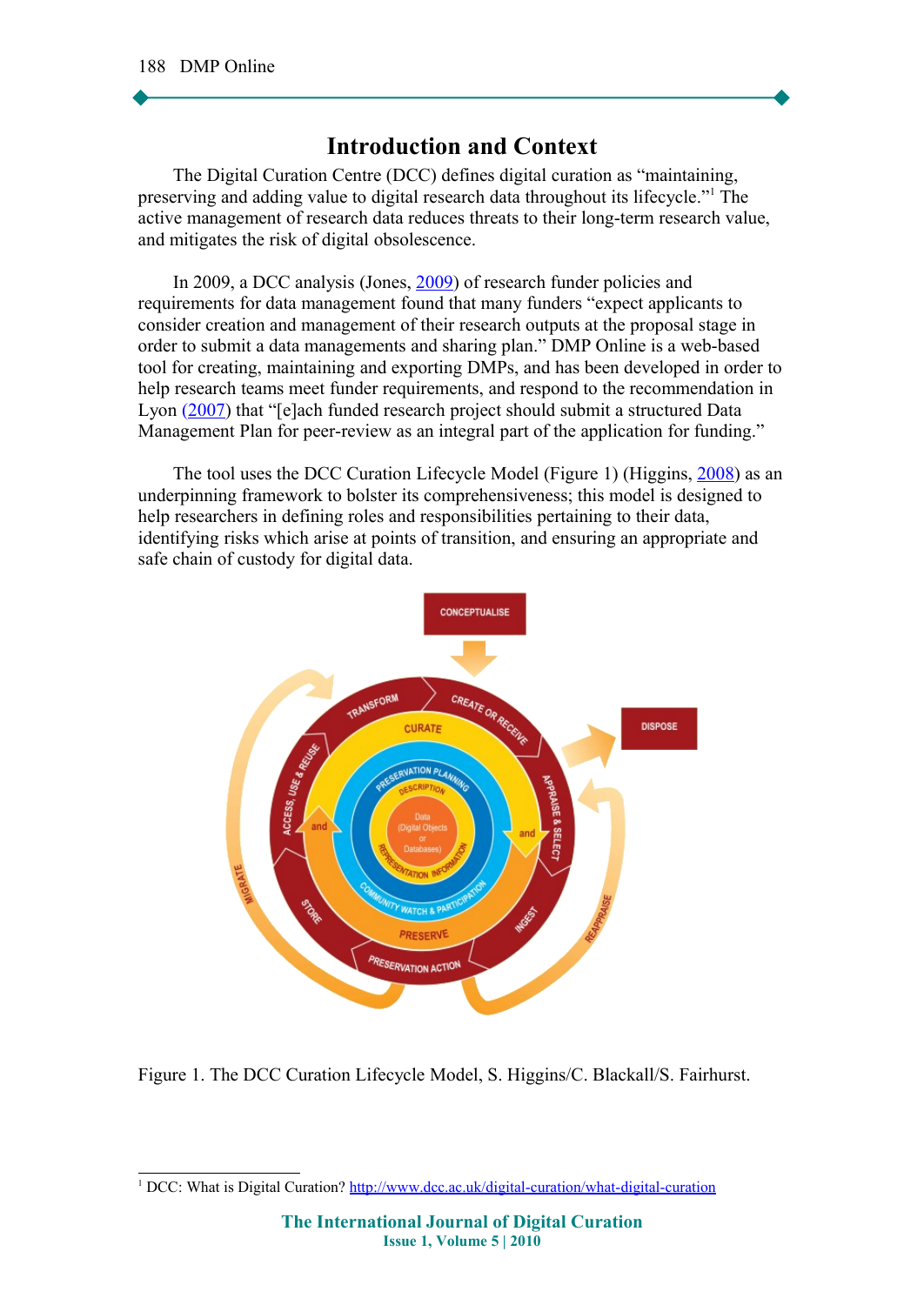## **Developing a Comprehensive DMP Checklist**

#### *Analysing Research Funders' Requirements and Exemplar DMPs*

DMP Online is a follow-on from an earlier piece of work - the DCC Content Checklist for a Data Management Plan (Donnelly  $\&$  Jones,  $\frac{2010}{10}$ ) - which was in turn based upon the DCC's analysis of funders' requirements and a set of exemplar DMPs.

We began by comparing what the main UK research funders ask of their applicants with regard to explicit data-related statements.<sup>[2](#page-3-0)</sup> There has been a longstanding expectation within some research councils (notably the Arts and Humanities Research Council (AHRC)<sup>[3](#page-3-1)</sup> and the Economic and Social Research Council (ESRC)<sup>[4\)](#page-3-2)</sup> that researchers should consider the sustainability and future use of digital outputs from the outset. As such, both Councils provide specific questions to be answered in a dedicated section of the Joint electronic Submission (Je-S) system. More recently, the Biotechnology and Biological Sciences Research Council (BBSRC)<sup>[5](#page-3-3)</sup>, Medical Research Council (MRC)<sup>[6](#page-3-4)</sup> and Wellcome Trust<sup>[7](#page-3-5)</sup> have introduced requirements to produce a data management and sharing plan. In contrast to the AHRC and ESRC, these funders ask for a broad statement to be submitted alongside the grant proposal. Suggestions are provided for topics that could be addressed in the statement, however applicants can define the content based on the themes most relevant to their own research proposal.

As part of the DMP analysis process, we also compared guidance produced for the UK Rural Economy and Land Use (RELU) programme<sup>[8](#page-3-6)</sup> and the data management guidance and manual conceived by the Australian National University (ANU).<sup>[9](#page-3-7)</sup> The DMP templates offered by these groups are more comprehensive than the expectations of any individual funder analysed in the first phase, and so brought to light elements that could be useful for inclusion in more detailed, operational plans. We also referenced a number of existing real-world data management plans in order to check the template's completeness. Several of these came from NERC-funded centres such as the British Geological Survey (BGS) and British Atmospheric Data Centre (BADC) which write data plans for thematic programmes; so again the coverage and details were to a higher level than would be expected of DMPs at the grant proposal stage.

#### *Developing the Content Checklist for a Data Management Plan*

Having analysed and synthesised the expected coverage of DMPs - and bolstered this with our own internal expertise - we suggested two iterations of such a plan; a first ('preliminary' version) for use at the grant application stage, and a second ('extended version') to be developed at the early-project stage, and updated in conjunction with the operational plan throughout the project's lifecycle.

<span id="page-3-0"></span><sup>&</sup>lt;sup>2</sup> Summary of UK research funders' expectations for the content of data management and sharing plans: <http://tinyurl.com/DCC-Funder-Analysis>

<span id="page-3-1"></span><sup>&</sup>lt;sup>3</sup> The Arts and Humanities Research Council (AHRC): **[http://www.ahrc.ac.uk](http://www.ahrc.ac.uk/)** 

<span id="page-3-2"></span><sup>&</sup>lt;sup>4</sup> The Economic and Social Research Council (ESRC): **http://www.esrc.ac.uk** 

<span id="page-3-3"></span><sup>&</sup>lt;sup>5</sup> Biotechnology and Biological Sciences Research Council (BBSRC): [http://www.bbsrc.ac.uk](http://www.bbsrc.ac.uk/)

<span id="page-3-4"></span><sup>&</sup>lt;sup>6</sup> Medical Research Council (MRC): **[http://www.mrc.ac.uk](http://www.mrc.ac.uk/)** 

<span id="page-3-5"></span><sup>&</sup>lt;sup>7</sup> The Wellcome Trust: [http://www.wellcome.ac.uk](http://www.wellcome.ac.uk/)

<span id="page-3-6"></span><sup>&</sup>lt;sup>8</sup> Relu Data Support Service: Data management plan: <http://www.data-archive.ac.uk/relu/plan.asp>

<span id="page-3-7"></span><sup>&</sup>lt;sup>9</sup> The Australian National University (ANU) - Data Management: <http://ilp.anu.edu.au/dm/>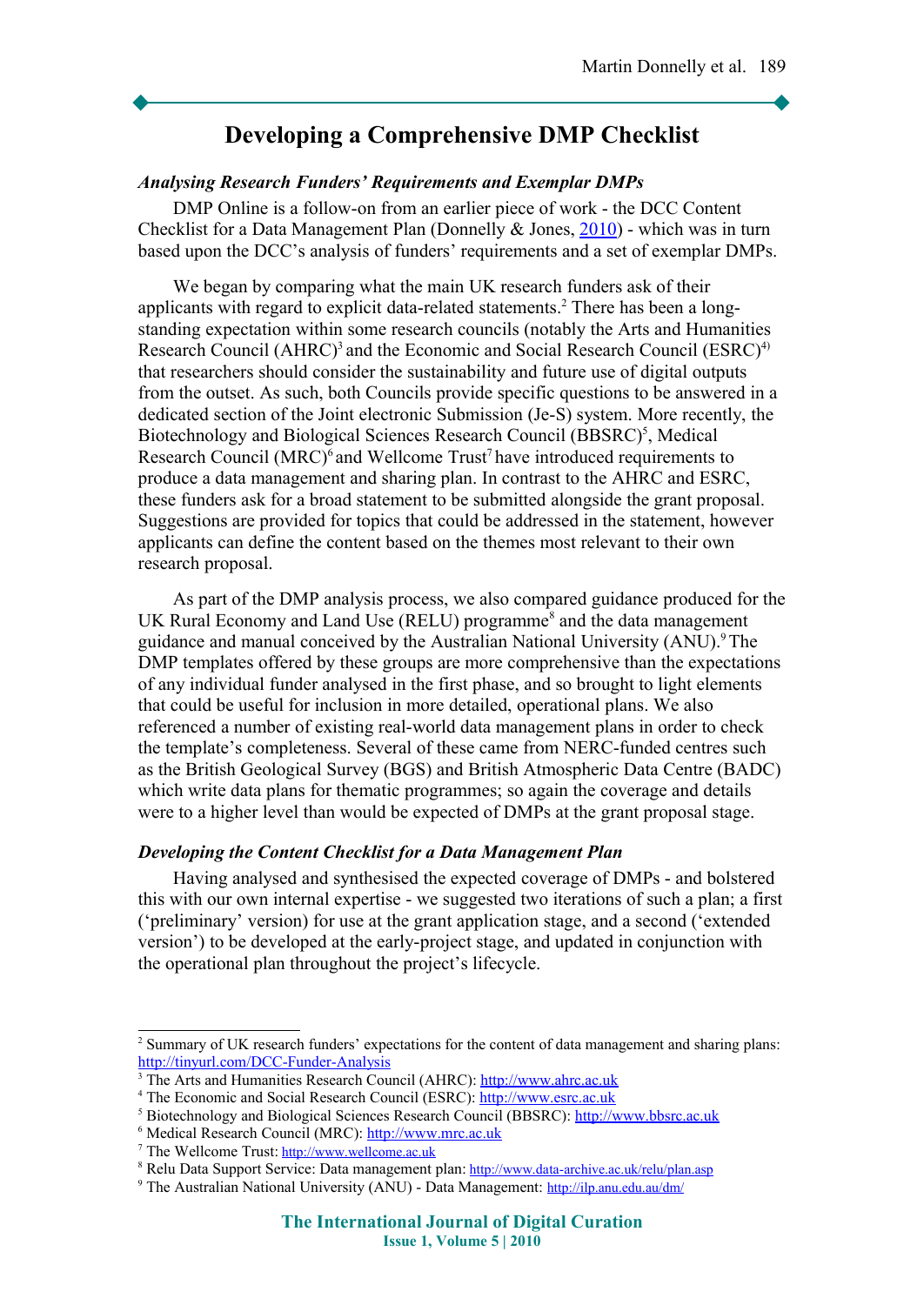The preliminary version (comprising those sections given in bold type in the DCC Data Management Plan Content Checklist) covers the issues that most research funders will expect researchers to address at the application stage. These issues typically fall into five key areas:

- What data will be created (type, format) and how;
- Plans for associated metadata and documentation, noting standards to be used;
- How data will be accessed and shared, justifying any restrictions (e.g., embargoes);
- Management of Intellectual Property and ethics;
- The long-term archiving and data sharing strategy.

The extended version augments the core sections with additional information required by one or two major funders, as well as some contextual details that could usefully be included as best practice.

### *Public Consultation*

After consulting internally among DCC colleagues, we opened the DMP Content Checklist to a public consultation via the DCC website. The clauses that populate DMP Online follow on from the post-consultation Checklist for a Data Management Plan (v2.2) (Donnelly & Jones,  $\frac{2010}{201}$ , and take into account feedback received from a variety of stakeholders via a public consultation process. The major change between the consultation document and v2.2 is that each themed paragraph has been split into a series of atomic sections, employing closed questions where possible. The phrasing was also adjusted throughout to make greater use of the Active Voice.

# **Development of the Tool**

| http://dmponline.hatii.arts.gla.ac.uk/dmps/58<br>$+$                             | Q- Google<br>RSS <sub>C</sub>                                                              |                                |                     |                            |                            |  |  |
|----------------------------------------------------------------------------------|--------------------------------------------------------------------------------------------|--------------------------------|---------------------|----------------------------|----------------------------|--|--|
|                                                                                  | About DMP Online Instructions for use News Documents Privacy Statement / Terms of Use Help |                                |                     |                            |                            |  |  |
| $\mathbf{P}_{online}$                                                            | Logged in as martin · My home · Admin · Logout · Front page                                |                                |                     |                            |                            |  |  |
|                                                                                  |                                                                                            |                                |                     |                            |                            |  |  |
| The D C C Data Management Planning Tool                                          |                                                                                            |                                |                     |                            |                            |  |  |
|                                                                                  |                                                                                            |                                |                     |                            |                            |  |  |
| <b>Test BBSRC plan</b>                                                           |                                                                                            |                                |                     |                            |                            |  |  |
| [edit details]                                                                   |                                                                                            |                                |                     |                            |                            |  |  |
|                                                                                  |                                                                                            |                                |                     |                            |                            |  |  |
| Export!                                                                          |                                                                                            |                                |                     |                            |                            |  |  |
| Budget:                                                                          |                                                                                            |                                |                     |                            |                            |  |  |
|                                                                                  |                                                                                            |                                |                     |                            |                            |  |  |
| £45,879.00                                                                       |                                                                                            |                                |                     |                            |                            |  |  |
| Running from:                                                                    |                                                                                            |                                |                     |                            |                            |  |  |
| Apr 01 2010 to Apr 24 2010                                                       |                                                                                            |                                |                     |                            |                            |  |  |
| <b>Partners</b><br><b>NA</b>                                                     |                                                                                            |                                |                     |                            |                            |  |  |
|                                                                                  |                                                                                            |                                |                     |                            |                            |  |  |
| Funding requirements for Biotechnology and Biological Sciences Research Council: |                                                                                            |                                |                     |                            |                            |  |  |
|                                                                                  |                                                                                            |                                |                     |                            |                            |  |  |
| <b>Section</b>                                                                   | Total (funder clauses) Total (DCC clauses) Completed                                       |                                |                     | <b>Status</b>              |                            |  |  |
| 1 Data areas and data types                                                      | $\overline{1}$                                                                             | $\overline{c}$                 | 1                   | 100% complete Go >>>>      |                            |  |  |
| 2 Standards and metadata                                                         | $\overline{c}$                                                                             | 5                              | $\circ$             | not started                | $Go \gg >>$                |  |  |
| 3 Relationship to other data available in public repositories 1                  | $\mathbf{1}$                                                                               | $\overline{1}$<br>$\mathbf{1}$ | $\circ$<br>$\Omega$ | not started<br>not started | $Go \gg >>$<br>$Go \gg >>$ |  |  |
| Secondary use<br>4<br>5 Methods for data sharing                                 | $\overline{c}$                                                                             | 3                              | $\circ$             | not started                | $Go \gg >>$                |  |  |
| 6 Proprietary data                                                               | $\mathbf{1}$                                                                               | $\overline{c}$                 | $\circ$             | not started                | $Go \gg >>$                |  |  |
| 7 Timeframes                                                                     | 1                                                                                          | $\overline{c}$                 | $\circ$             | not started                | $Go \gg >>$                |  |  |

Figure 2. A sample DMP homepage.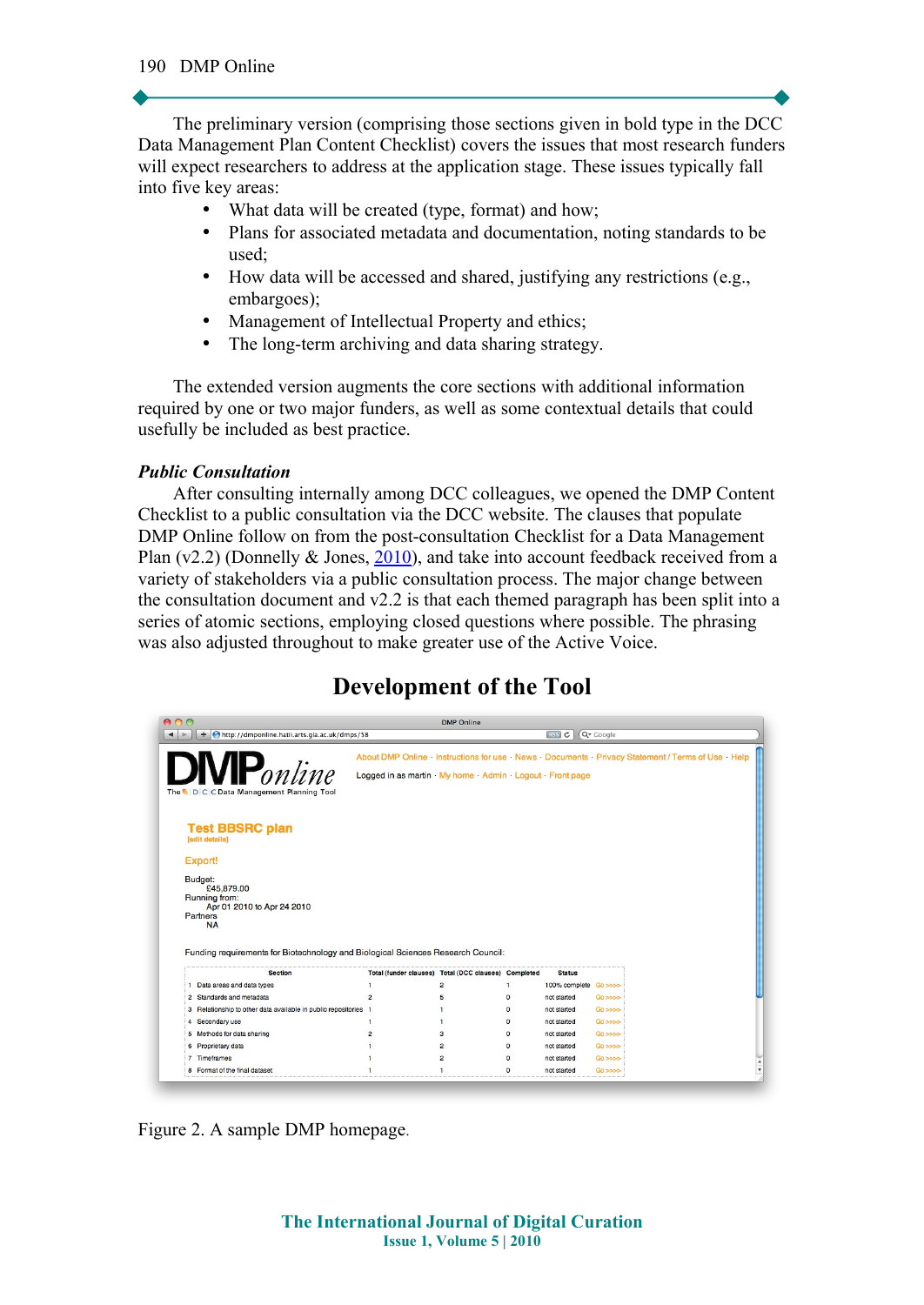The website and user interface were designed to enable the requirements of different funders to be mapped straightforwardly to the equivalent DCC clauses, and for onscreen guidance and links to be provided to assist in the completion of DMPs. (Figure 2.)

The tool is built atop the Ruby on Rails framework, and runs on an Ubuntu GNU/Linux server via the Apache web server. Data are stored in a MySQL database, and all technologies used in its development are free or open-source. The site is hosted by the Humanities Advanced Technology and Information Institute (HATII) at the University of Glasgow, which is also responsible for the development and hosting of other digital preservation-related project sites, such as Planets<sup>[10,](#page-5-0)</sup> DRAMBORA<sup>[11](#page-5-1)</sup>, the Data Audit Framework<sup>[12](#page-5-2)</sup> and DigitalPreservationEurope<sup>[13](#page-5-3)</sup>.

Users are required to register for the site. To protect against spam-generating scripts, the tool uses the reCaptcha service to verify that users are human. From a database design perspective, 'administrator' users have maximum flexibility in setting up the DMP forms. Funder requirements are likely to change in time, so the system enables non-programmers to edit the mappings between individual funders and the corresponding DCC clauses. This flexibility allows for: one-to-one mappings (where one funder's requirement maps directly to one DCC wording); one-to-many mappings (where a funder's requirement maps to multiple DCC questions); and one-to-none, for cases where there are no equivalent mappings to the DCC terms. The latter generally occur when the funder asks for non data-related elements to be included within a DMP (or equivalent, such as the AHRC's Technical Appendix).

It was decided not to hard-code questions into the database. Instead, an abstract system was set up whereby questions are stored in a "questions" database table. Each row of this table defines one DCC question or subject heading. The fields store the text of the question, the DCC number of the question, and a question type (text entry, true/false, or heading). Because it is important for users to be able to add and remove questions dynamically, database tables were set up to store these custom mappings.

Where a user is applying to a council which makes explicit data-related demands at the funding stage,[14](#page-5-4) the user is presented with the DCC clauses which correspond most closely; by answering the DCC clauses, the user de facto meets the funder's requirements. Where a user is applying to a funding council that does not make explicit data-related demands at the application stage, the user is presented with a superset of all of the clauses which the mapped funders require, from which the user can add or remove as desired.

At the application (pre-funded) stage, the user interface comprises four columns: the funder's requirements, the equivalent DCC clauses, user input boxes, and a fourth column giving guidance and helpful links (Figure 3). Post-funding, the first of these columns disappears to allow more room on the screen.

<span id="page-5-1"></span><span id="page-5-0"></span><sup>&</sup>lt;sup>10</sup> Preservation and Long-term Access through Networked Services (Planets):<http://planets-project.eu/> <sup>11</sup> The Digital Repository Audit Method Based on Risk Assessment (DRAMBORA) Toolkit: <http://repositoryaudit.eu/>

<span id="page-5-2"></span><sup>&</sup>lt;sup>12</sup> The Data Audit Framework (DAF):<http://www.data-audit.eu/>

<span id="page-5-3"></span><sup>&</sup>lt;sup>13</sup> DigitalPreservationEurope (DPE):<http://www.digitalpreservationeurope.eu/>

<span id="page-5-4"></span><sup>&</sup>lt;sup>14</sup> At end-March 2010, these were: AHRC; BBSRC; ESRC; MRC; Wellcome.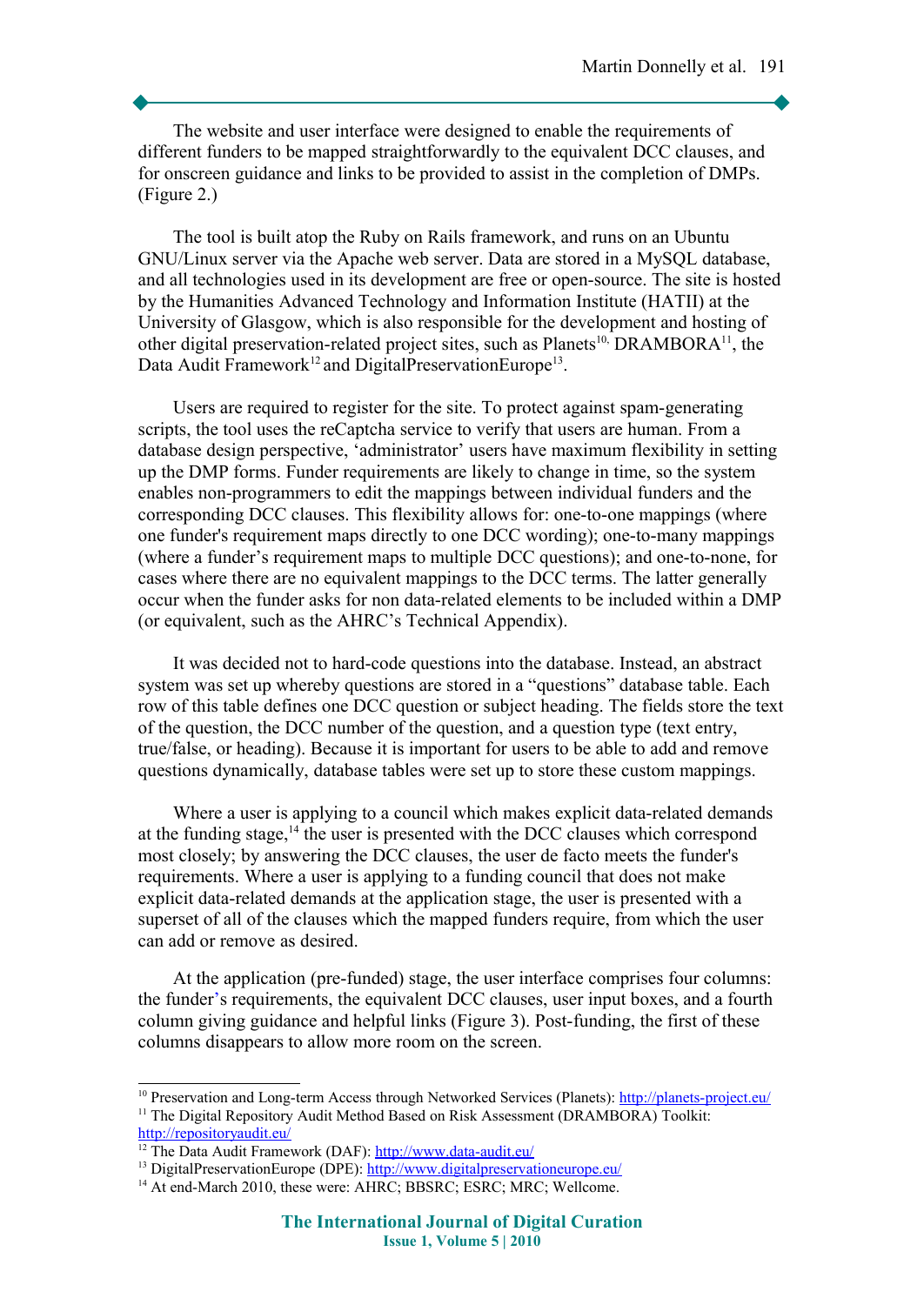| 000                                                                                                                                                                                                                                | DMP Online                                                                                                                         |                    |                                                                                                                                                                                    |  |  |  |  |
|------------------------------------------------------------------------------------------------------------------------------------------------------------------------------------------------------------------------------------|------------------------------------------------------------------------------------------------------------------------------------|--------------------|------------------------------------------------------------------------------------------------------------------------------------------------------------------------------------|--|--|--|--|
| $\rightarrow$                                                                                                                                                                                                                      | + http://dmponline.hatii.arts.gla.ac.uk/fundersection/2/58/1                                                                       | Q- Google<br>RSS C |                                                                                                                                                                                    |  |  |  |  |
| About DMP Online Instructions for use News Documents Privacy Statement / Terms of Use Help<br>$DNP$ <i>online</i><br>Logged in as martin · My home Admin · Logout · Front page<br>The <b>F</b> D C C Data Management Planning Tool |                                                                                                                                    |                    |                                                                                                                                                                                    |  |  |  |  |
| <b>BBSRC</b> wordings                                                                                                                                                                                                              | <b>Equivalent DCC Clauses</b>                                                                                                      | Your input         | Guidance                                                                                                                                                                           |  |  |  |  |
| 1 Volume, type and content<br>of data that will be<br>generated                                                                                                                                                                    | 4.1 What does the term 'data' comprise for the research?<br>hide<br>4.2 What data types will you be creating or capturing?<br>hide |                    | You should give a<br>description here,<br>covering volume,<br>type, content to be<br>created, and so on.<br>E.g. experimental<br>measures,<br>qualitative, raw,<br>processed, etc. |  |  |  |  |
| save                                                                                                                                                                                                                               | add another question                                                                                                               |                    |                                                                                                                                                                                    |  |  |  |  |
| <b>IISC</b><br><b>Funded by JISC</b>                                                                                                                                                                                               |                                                                                                                                    |                    |                                                                                                                                                                                    |  |  |  |  |

Figure 3. Funder requirements are mapped to DCC clauses, and guidance is offered in the rightmost column.

An elegant interface using the jQuery Javascript/Ajax library allows the quick addition and removal of questions, and users also have the ability to export their plans as PDF files, which present information in a similar way to the onscreen interface.

## **Testing of DMP Online**

The DCC is currently providing dedicated support for the Joint Information Systems Committee (JISC)'s Managing Research Data programme.<sup>[15](#page-6-0)</sup> Many of the projects within this programme intend to support researchers with Data Management Plan requirements. Several have already consulted the DCC's policy and data management resources,<sup>[16](#page-6-1)</sup> and have volunteered to test DMP Online once the beta version is released in Spring 2010.

## **Future Developments**

We previously mentioned the DMP exemplars which were used to develop the Checklist which underpins the online tool. Having sought the appropriate permissions from the originators, we may in the future wish to provide "gold-standard" examples for each section which users will be able to consult and modify for their own use.

That said, there is an acknowledged risk with this approach that people may lapse into a 'box-ticking' frame of mind, and thereby fail to engage adequately with the job at hand. It is therefore important to strike a balance between offering users appropriate levels of support and guidance without going so far as to render the exercise meaningless.

<span id="page-6-0"></span><sup>&</sup>lt;sup>15</sup> Managing research data: JISC:<http://www.jisc.ac.uk/whatwedo/programmes/mrd.aspx>

<span id="page-6-1"></span><sup>&</sup>lt;sup>16</sup> DCC: Policy and Legal:<http://www.dcc.ac.uk/resources/policy-and-legal/>